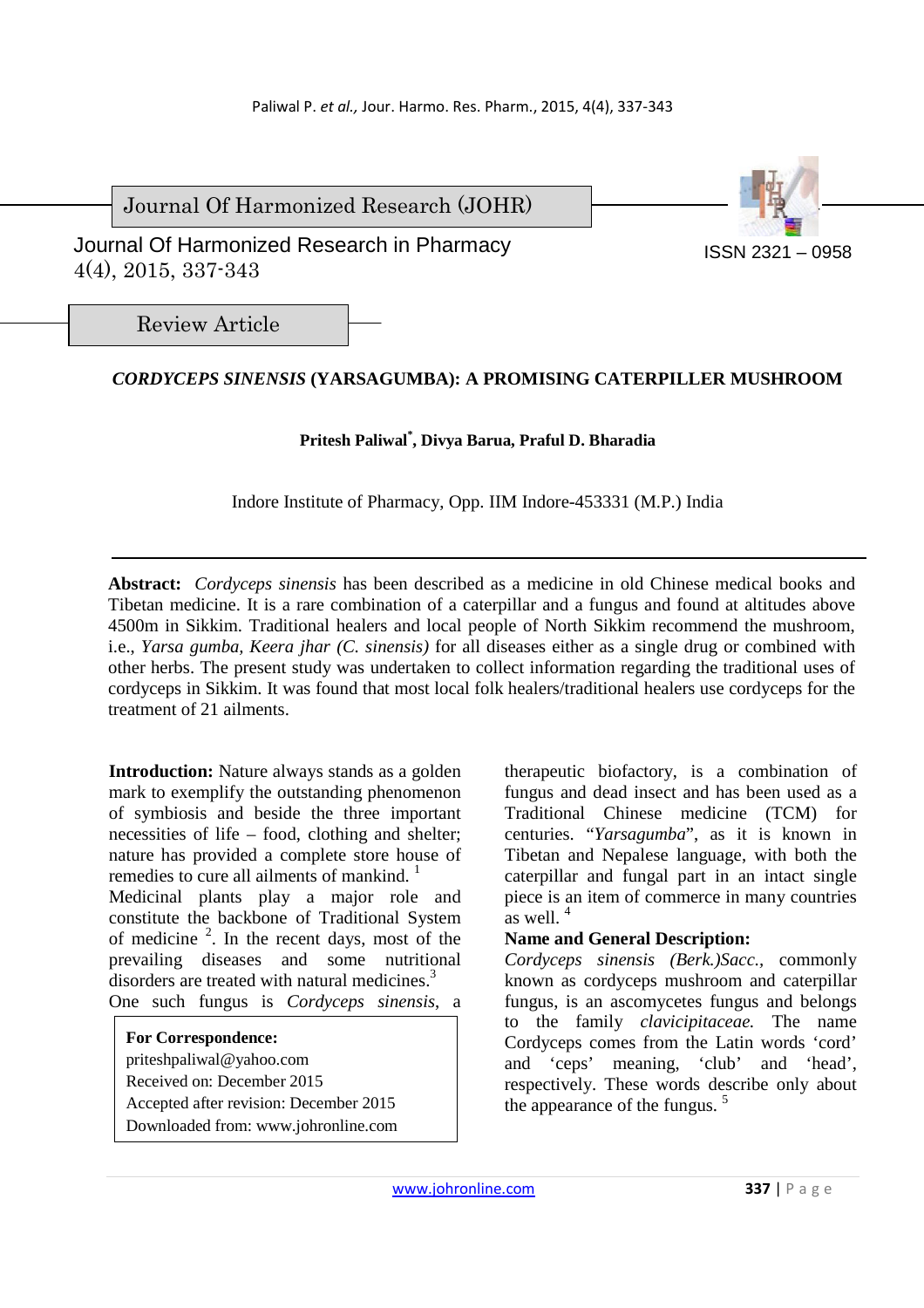| English name - Caterpillar fungus, Cordyceps mushroom |  |  |
|-------------------------------------------------------|--|--|
|                                                       |  |  |

Latin name - Cordyceps sinensis

Phylum - Ascomycota

Class-Ascomvcetes

Order-Hypocreales

Family - Clavicipataceae

Related species - Cordyceps mililaris, Cordyceps barnesii, Cordyceps ophioglossoides, Cordyceps hyphae, etc.

Vernacular names

Local Name - Yarsa gumba, Yarcha gumba

Nepali Name - Keera jhar, Jeevan buti, Keeda ghass, Chyou kira, Sanjeevani bhooti<sup>[8]</sup>

Chinise Name - Dong chong xi cao

Japanase - Tocheikasa

Mycological features and vernacular names of *Cordyceps sinensis*<sup>6</sup>



Fig. 1: A mature *Cordyceps sinensis* in its natural habitat $^7$ 



Fig. 2: Dried *Cordyceps sinensis* ready for market

#### **Lifecycle:**

It is a mushroom which grows on a larva of ghost moth. During the summer and early autumn, mature fruiting bodies of *Yarsagumba* release millions of ascospores in the air which infect the larva and germinate inside its body. The fungal cells spread throughout the body through the circulatory system. As the larva is subterranean in habit, it continues digging the soil and enters inside from its rear part in a vertical position. During the winter season, the fungal cells rapidly proliferate inside the larva body and consume all the internal organs of the larva except its exoskeleton. Then the fungal cells convert into the compact white mass inside the body of larva, which is called endosclerotium. It is a dormant stage in the life cycle which can resist unfavorable environmental snow cold condition. When outer temperature slowly rises up at the beginning of the spring, the endosclerotium starts germinating and extrudes through the head part of the larva and ultimately protrudes through the soil. This part called stroma gets fully mature in the summer (fruiting bodies) and again produces ascospores, which infect the larvae in that region. At this season the collectors start collecting this fungus. The life cycle needs one year to complete. In spring and summer it grows out of the host larva and forms a mushroom fruiting body above the ground, but grows inside the host larva during autumn and winter.<sup>8-9</sup>



Fig. 3: Life cycle of *Cordyceps Sinensis*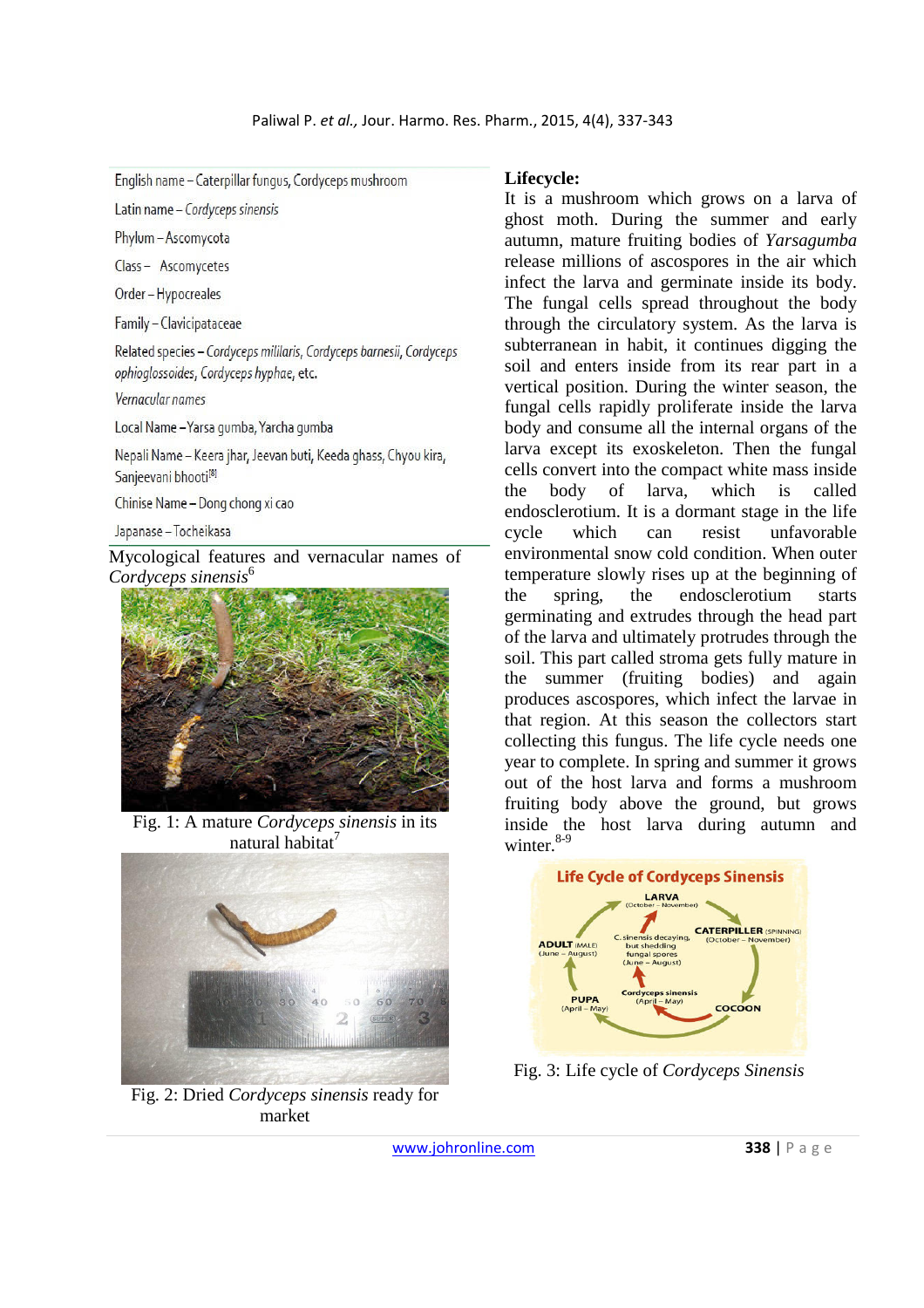

Fig. 4: Life cycle of *Cordyceps Sinensis*  **Morphology:**

It is 5-15 cm long and 0.14 to 0.4 cm thick and resembles a caterpillar in shape and colour. It has a black or brown stem about 2-5cm long. Based on colour, it has 2 types. The whitish yellow is larger and good in quality. The other type is of copper colour and is smaller as well as qualitatively compromised.<sup>10</sup>

### **Distribution:**

It grows in high mountains at an altitude of 3,600 – 4,200 meters above sea level. It is found in Nepal Himalaya, Tibet, Bhutan, Sichun, Qunghai, Xizang and Yunnan provinces of China. In India it is mainly found in higher altitudes of Kumaun Himalaya and Garhwal Himalaya and also in higher altitudes of Arunanchal Pradesh and Sikkim.<sup>11</sup>

### **Chemical Constituents:**

| Important components of <i>Cordyceps sinensis</i> : |                |       |       |  |  |
|-----------------------------------------------------|----------------|-------|-------|--|--|
| Sn                                                  | Component      | Unit  | Value |  |  |
|                                                     | D-mannitol     | mg/g  | 76.81 |  |  |
| 2                                                   | Polysaccharide | $\%$  | 11.2  |  |  |
| 3                                                   | Protein        | $\%$  | 25.44 |  |  |
| 4                                                   | Viatamin A     | mg/g  | 0.315 |  |  |
| 5                                                   | Viatamin B12   | mg/g  | 0.02  |  |  |
| 6                                                   | Zinc           | Ppm/g | 13.9  |  |  |
|                                                     |                | Ppm/g | 2.8   |  |  |

Chemical composition of *Cordyceps sinensis: <sup>12</sup>*

| S.N. | <b>Component</b> | Unit   |
|------|------------------|--------|
|      | Water            | 10.84% |
| 2.   | Fat              | 8.4%   |
| 3.   | Coarse protein   | 25.32% |
| 4.   | Coarse fiber     | 18.53% |
| 5.   | Carbohydrate     | 28.9%  |

#### **Nutritional Constituents:**

*Cordyceps* contains a broad range of compounds, which are considered nutritional.<sup>13-</sup>  $14$  It contains all of the essential amino acids, vitamins E and K, and the water-soluble vitamins B1, B2, and B12. In addition, it contains many sugars, including mono-,di-, and oligiosaccharides, and many complex polysaccharides, proteins, sterols, nucleosides,and trace elements (K, Na, Ca, Mg, Fe, Cu, Mn, Zn, Pi, Se, Al, Si, Ni, Sr, Ti, Cr,

# **Materials and Methods:**

Ga, V, and  $Zr$ ).<sup>15</sup>

The specimens were wrapped inside the moss plants and then packed in the ice cubes. The specimens were washed with tap water to remove the adhering dust particles on it. The stroma of the fresh specimen of Cordyceps were washed 2-3 times in double distilled water and dipped in 0.1% HgCl solution for one minute. Further the stroma was washed with sterile distilled water, surface dried by pressing between sterilized filter paper. In order to propagate the mycelium in vitro, tissues were taken from the different parts of the Cordyceps body like spores, stalk tissue and tissue from stroma region. These tissues were excised from the Cordyceps body with the help of a sterilized scalpel inside a laminar flow and cultured in to the various culture media. Eight different types of media were prepared to get the pure culture of the fungus. Culture media utilized for pure mycelium culture were Potato Dextrose Agar (PDA), Casein Hydrolysate Dextrose Agar (CHDA), Beef ssExtract Dextrose Agar (BEDA), Soya bean Seed Extract Dextrose Agar (SEDA), Rice Extract Dextrose Agar (REDA) and Black Soya Seed Extract Dextrose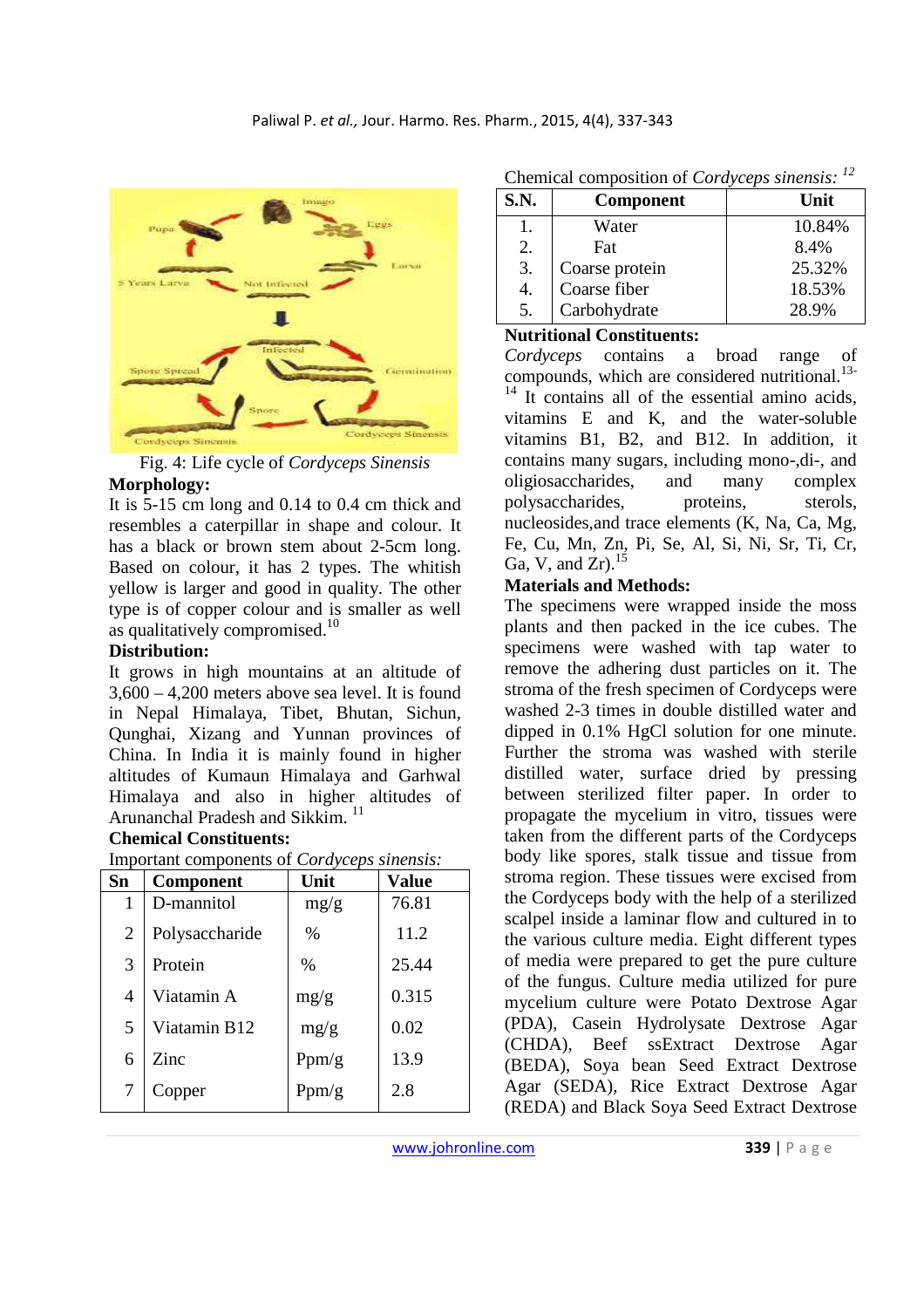Agar (BSEDA). The cultures were incubated at the various range of temperature (5 to 250C) inside the incubator.<sup>16-19</sup>



Fig. 5 In vitro culture of *Cordyceps sinensis* on plood pressure.<sup>21</sup> artificial medium under laboratory conditions.

### **Toxicology:**

*Cordyceps* is considered to be very safe and an oral LD50 (median lethal dose) could not be defined. Doses in mice of 80 g/kg body weight did not cause death. One study indicated that Cordyceps is not mutagenic or teratogenic. There are reports from clinical studies of mild GI discomfort (including nausea, upset stomach, and dry mouth). In another report, some patients taking Cs-4 developed a systemic allergic reaction<sup>20</sup>

### **Medical uses of Cordyceps – Yarsagumba:**

1) *Cordyceps* or *Yarsagumba* or *Yarchagumba* is also considered potent at strengthening lung and kidneys, increasing energy and vitality, stopping hemorrhage, decreasing phlegm.

2) *Cordyceps or Yarsagumba or Yarchagumba* has traditionally been used for impotence, backache, to increase sperm production and to increase blood production.

3) *Cordyceps or Yarsagumba or Yarchagumba* is used specifically for excess tiredness, chronic cough and asthma, impotence, debility, anemia, to build the bone marrow.

4) Cordyceps or Yarsagumba or Yarchagumba is taken for shortness of breath, asthma, impotency, emission, soreness of loins and knees, dizziness and tinnitus.

5) *Cordyceps or Yarsagumba or Yarchagumba* is also use for strengthen the immune system of tumor patients who have received radiotherapy, Chemotherapy or operation Cordyceps or Yarsagumba or Yarchagumba can also used as Natural Viagra.

6) Restore health during convalescence and treat deficiency syndrome caused by overstrain.

7) Strengthen the immune system to help the body resist and withstand attacks from virus and bacteria.

8) Prevents tumor activity.

9) Regulates abnormal wakefulness and other sleep problems at night and thus improves sleep quality, also reduces severity of nocturia.

10) Improves blood circulation and regulates

### **Adverse effects:**

This medicine may cause the following reactions to the user allergic to it Breathing problems or tightness chest; chest pain, skin rashes, itchy or swollen skin. Two major side effects in some cases: Low blood sugar (hypoglycemia) and upset stomach and dry mouth. $^{2}$ 

### **Analytical Approaches and Standardization:**

High performance liquid chromatography (HPLC):

HPLC is a conventional method for analysis of nonvolatile compounds. For most cases, HPLC with UV–vis detection is the prevailing technique, which has been widely used for determination of components in Chinese medicine. Using HPLC coupled with UV detector, ergosterol, adenosine, cordycepin, and other nucleosides, Polysaccharides, Amino acids in *Cordyceps* were determined.

### **Gas chromatography (GC):**

GC–MS have been employed for analysis of the essential oil of *C. sinensis* and many compounds are identified. Verticiol, a compound resembling with verticine, has been found in *C. sinensis* which indicates anti-tussive and expectorant effects of *C. sinensis.*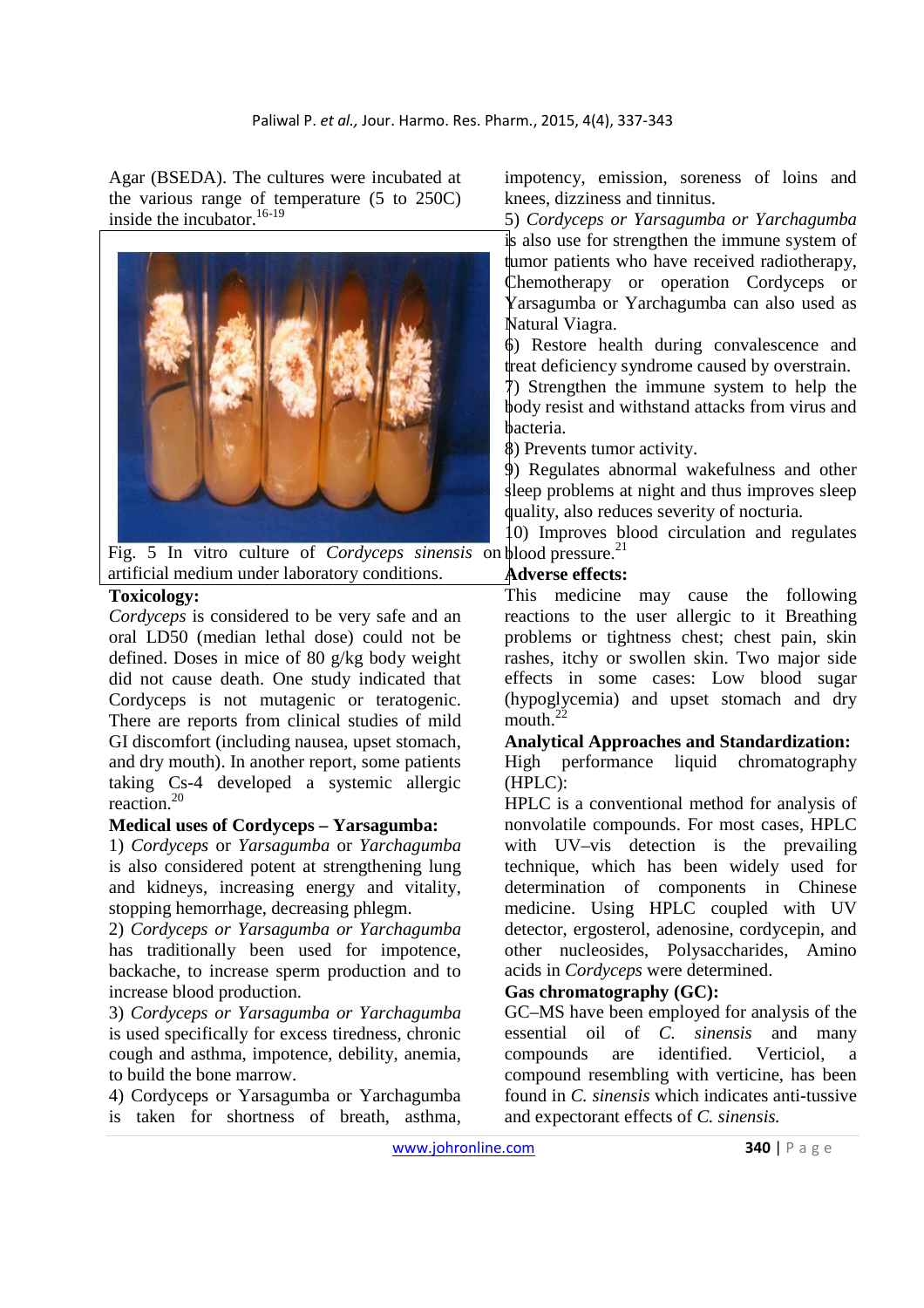### **Capillary electrophoresis (CE):**

High performance capillary electrophoresis (HPCE), a powerful tool in natural product analysis, has been applied for the analysis of compounds found in Cordyceps.23-24

### **Economics and impact:**

In rural Tibet, yartsa gumba has become the most important source of cash income. The fungi contributed 40% of the annual cash income to local households and 8.5% to the GDP in 2004. Prices have increased continuously, especially since the late 1990s. In 2008, one kilogram traded for US\$3,000 (lowest quality) to over US\$18,000 (best quality, largest larvae). The annual production on the Tibetan Plateau was estimated in 2009 at 80–175 tons. $25$ 

In 2004 the value of a kilogram of caterpillars was estimated at about 30,000 to 60,000 Nepali rupees in Nepal, and about Rs 100,000 in India.<sup>26</sup> In 2011 the value of a kilogram of caterpillars was estimated at about 350,000 to 450,000 Nepali rupees in Nepal. A 2012 BBC article indicated that in north Indian villages a single fungus was worth Rs 150 (about £2 or \$3), which is more than the daily wage of a manual laborer.<sup>27</sup>

The price of Ophiocordyceps sinensis has risen dramatically on the Tibetan Plateau, basically 900% between 1998 and 2008, an annual average of over 20% (after inflation). However, the value of big sized caterpillar fungus has increased more dramatically than smaller size Cordyceps, regarded as lower quality.<sup>28</sup>

### **Year % Price Increase Price/kg (Yuan)**

| 1980s |                             | 1,800           |
|-------|-----------------------------|-----------------|
|       | 1997 467% (incl. inflation) | 8,400           |
|       | 2004 429% (incl. inflation) | 36,000          |
| 2005  |                             | 10,000-60,000   |
| 2013  |                             | 125,000-500,000 |

### **Research:**

Clinical research has shown that *Cordyceps* increased cellular bio-energy—ATP (adenosine triphosphate) by as much as 55 per cent. Increased synthesis of ATP and faster energy recovery has also been reported. It would seem that *Cordyceps* improves the internal balance mechanism, thus making the utilization of oxygen more efficient. These properties may account for the overall physical enhancement, the extra endurance and the anti-fatigue effects that are seen in humans using *Cordyceps*. 29 **Marketed Formulation:** 

**Royale V² Plus:** 



V² Plus is a product formulation based on the extract of Damiana (turnera diffusa) & *Cordyceps Sinensis.* It is formulated to promote men & women health & vitality.

**Dosage**: 2 capsules once, 1-2 times daily. To be taken before meal. $30$ 

### **Cordyceps Sinensis Oral Liquid:**



This product is extracted and refined from natural *cordyceps sinensis* by scientific methods. 100% all natural cordyceps sinensis. **Ingredients**: *cordyceps sinensis*, pure water **Specification:** 10ml x 10 bottles **Direction**: one bottle a day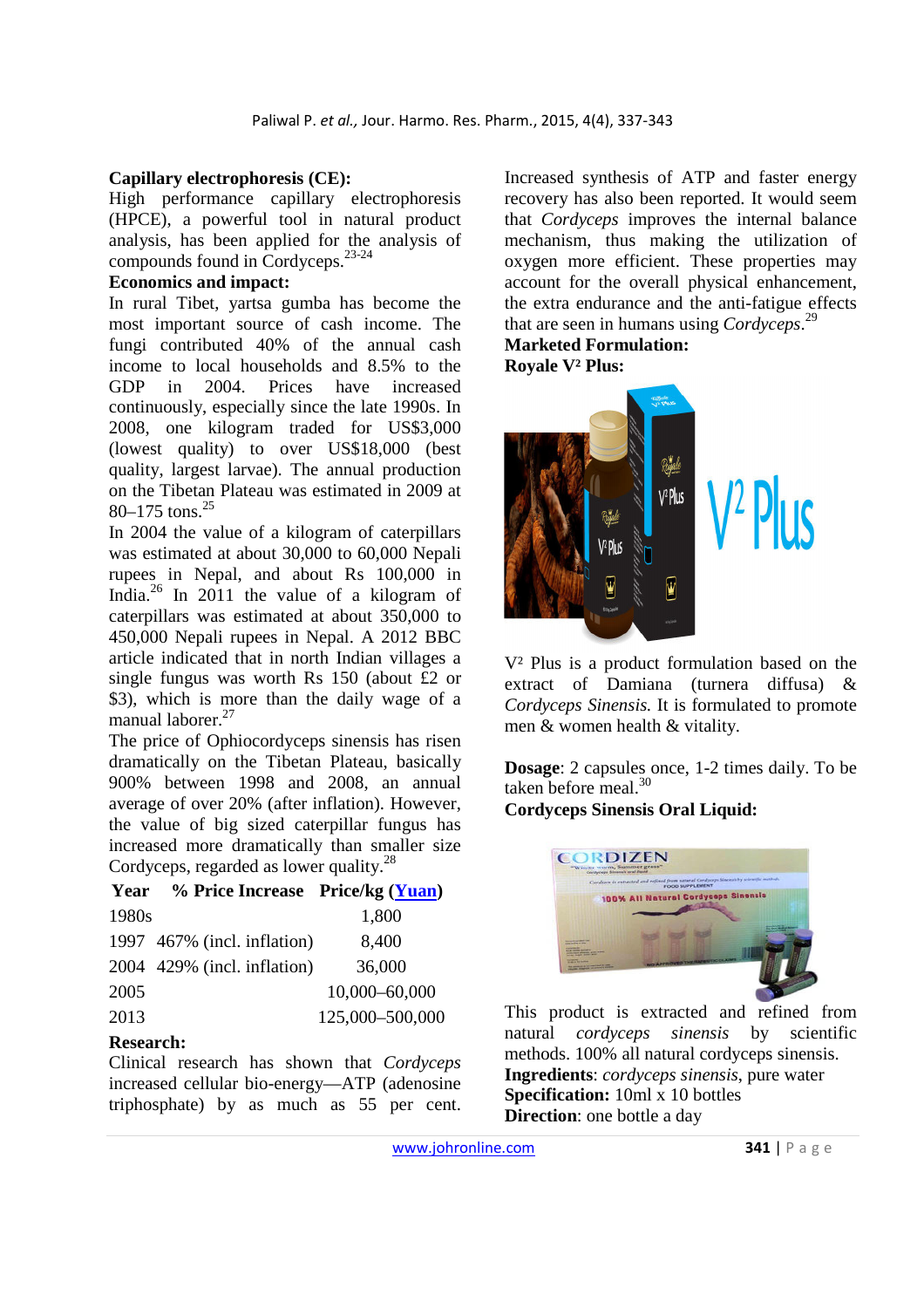**Packing**: 10ml x 10 bottles/box, 40 boxes/ctn<sup>31</sup> **Conclusion:**

Plant remedies, although based on natural products, are not found in 'nature', but are the products of human ethnobotanical knowledge. Indigenous technical knowledge in this respect has to be carefully abstracted and the design of effective conservation strategies must therefore include safeguarding the plant genetic resources as well as indigenous knowledge and techniques which can conserve the biodiversity and improve the well being of mankind. The importance of protecting the indigenous and local knowledge is being recognized in national and international fore. People in Dolpa normally consider *C. sinensis* as tonic and sexual stimulant. The overall knowledge on the natural distribution, abundance, population structure, dynamics of a species and ethnomycological knowledge are crucial.

# **References:**

1) Kokate CK, Purohit AP, Gokhale SB. Pharmacognosy. Ed 17, Nirali Prakashan, Pune, 2001, 1-2.

2) Samraj K, Thillaivanan S, Parthiban P. A review of beneficial effects of medicinal plants on skin and skin diseases. International journal of pharmaceutical research and bioscience 2014; 3(1): 93-106.

3) Chowdhury S, Chakraborty S, Nandi G, Bala NN. Phytosomes – emerging thrust area of drug development technology. International journal of drug formulation and research 2014; 5(1): 1-14.

4) Russell R, Paterson M. Cordyceps – A traditional Chinese medicine and another fungal therapeutic biofactory? Phytochemistry 2008; 69: 1469–1495.

5) Holliday J, Cleaver M, Wasser SP. Cordyceps in "Encyclopedia of Dietary Supplements", Dekker Encyclopedias, Taylor and Francis Publishing, 2005; 1-13. Web:http://www.alohamedicinals.com/cordycep s.pdf [Accessed on 5/1/14]

6) Kinjo N, Zang M. Morphological and phylogenetic studies on coryceps Sinensis. Mycoscience. 2001;42:567–74.

7) Sarkar S. The Himalayan Viagra. China Daily Asia Weekly 2011; July 1-7: 23.Web:http://www.yarsagumba.eu/cdasiaweekl y.pdf [Accessed on 5/1/14]

8) Winkler D. Caterpillar Fungus (Ophiocordyceps sinensis) Production and Sustainability on the Tibetan Plateau and in the Himalayas. Asian Medicine 2009; 5: 291–316.

9) "Yarsa Gumba (Ophiocordyceps sinensis): A national pride of Nepal" by Bhushan

Shrestha.Web:http://sonsik.org.np/uploads/2\_2. %20Yarsa%20Gumba%20(Ophiocordyceps%2 0sinensis20A%20national%20pride%20\_Bhush an%20Shrestha.pdf [Accessed on 8/1/14]

10) Singh N, Pathak R, Kathait AS, Rautela D, Dubey A. Collection of Cordyceps sinensis (Berk.) Sacc. in the Interior Villages of Chamoli District in Garhwal Himalaya (Uttarakhand) and its Social Impacts. Journal of American Science 2010; 6(6):5-9.

11) NEHHPA 2006: Extension Material Series, Nepal Herbs and Herbal Products Association Bau TT, 1995. Further Study of Pharmacological Functions of JinShuiBao. Journal of Administartion Traditional Chinese Med 1995;5 (suupl):6

12) Ko KM, Leung HY.,Enhancement of ATP generation capacity, antioxidant activity and immunomodulatory activities by Chinese Yang and Yin tonifying herbs, Chin Med. 2007 Mar 27;2:3.

13) Cheng Q, Effect of cordyceps sinensis on cellular immunity in rats with chronic renal insufficiency, Zhonghua Yi Xue Za Zhi. 1992 Jan;72(1):27-9, 63.

14) Wang SY, Shiao MS. Pharmacological function of Chinese medicinal fungus Cordyceps sinensis and related species. J Food Drug Anal. 2000;8:248–57.

15) Zhou LT, Yang YZ, Xu YM, Zhu QY, Zhu YR, Ge XY, Gao JD, 1990. Short term curative effect of cultured Cordyceps sinensis